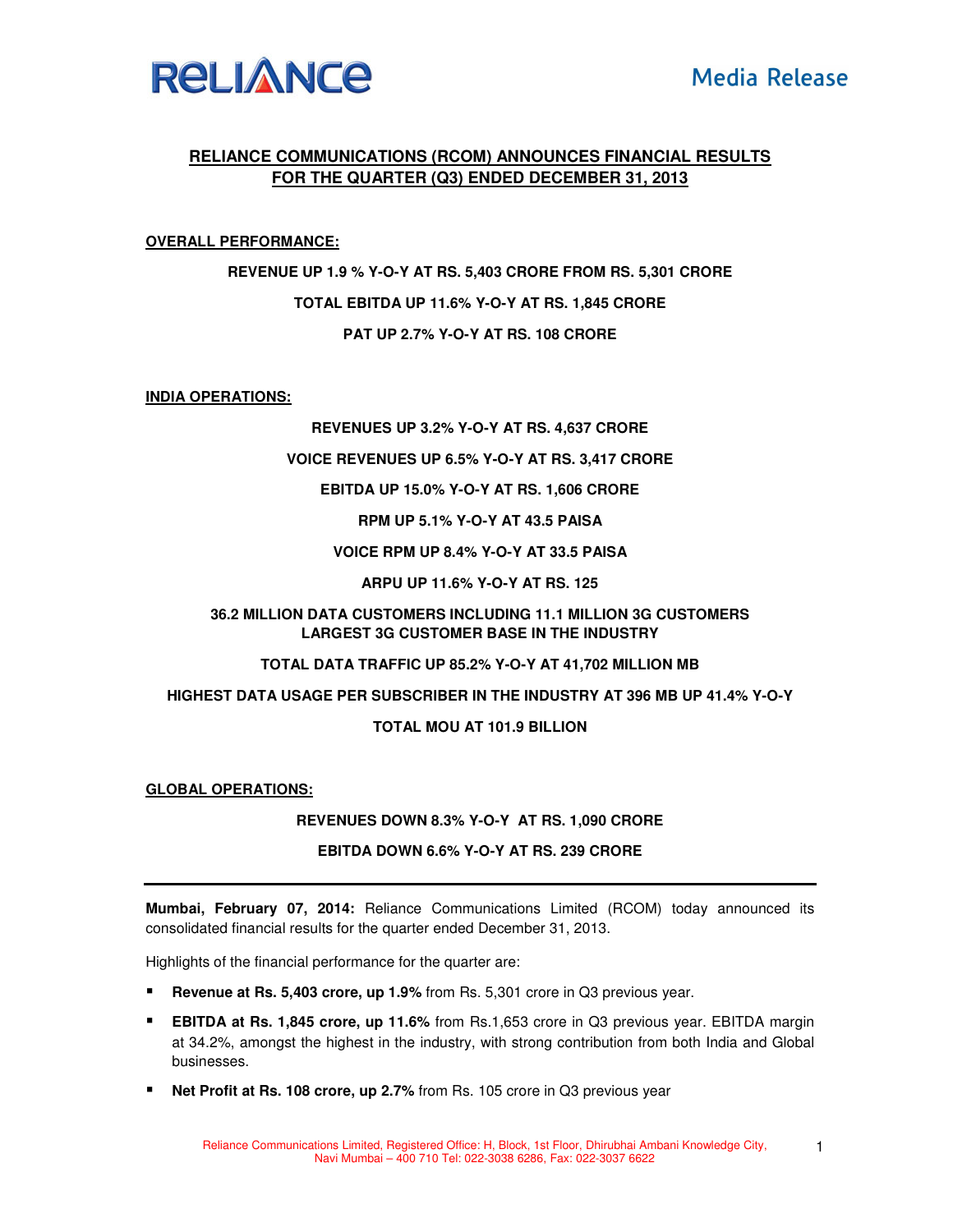

# **KEY HIGHLIGHTS:**

- **1. India Operations Revenue & EBITDA:** Q3 India Operations revenue at Rs. 4,637 crore, up 3.2% Y-O-Y from Rs.4,493 cr in Q3 previous year. Q3 India Operations EBITDA at Rs. 1,606 crore, up 15.0% Y-O-Y.
- **2. Global Operations Revenue & EBITDA**: Q3 Revenues at Rs. 1,090 crore, down by 8.3% from Rs. 1,188 crore in Q3 previous year. Q3 EBIDTA at Rs.239 crore, down by 6.6% Y-O-Y. Q3 EBITDA margin stands at 21.9%.
- **3. RCOM continues to be free cash flow positive**. RCOM generated operational cash flow (EBITDA) of Rs. 1,845 crore in Q3, paid net finance charges of Rs. 749 crore and invested Rs. 327 crore on capex during the quarter. It remains free cash flow (FCF) positive and this is expected to continue.
- **4. Key Performance Indicators (KPIs):** 
	- **a. RPM:** RPM increased to 43.5 paisa, up 5.1% Y-O-Y. Voice RPM has increased to 33.5 paisa, up 8.4% Y-O-Y. We have significantly improved RPM with tariff hikes and strong focus on paid and profitable minutes.
	- **b. MOU:** The total MOUs down by 1.8% y-o-y at 101.9 billion.
	- **c. ARPU:** ARPU up 11.6% y-o-y at Rs. 125 in Q3.
	- **d. Data Traffic:** The total data traffic up 85.2% y-o-y at 41,702 million MB. The traffic has increased due to increase in data subscribers and higher data usage per customer.
	- **e. Data Customers:** The total data customer base has grown 31.2% y-o-y to 36.2 million including 11.1 million 3G customers in Q3.
- **5. RCOM makes full repayment of another syndicated ECB loan of US\$ 500 mn (Rs. 3,100 cr):** RCOM has fully repaid another syndicated ECB loan of US\$ 500 Million (Rs.3,100 crore approx) on schedule due date.

RCOM had earlier this year made full scheduled repayment of 2 other syndicated ECB loans aggregating US\$ 1 billion (Rs. 6,200 crore), and bilateral ECB loans of more than US\$ 310 million (Rs.1,900 crore approx). With these repayments, RCOM has now fully liquidated the borrowings from 23 foreign banks and financial institutions.

**6. RCOM ties up with Apple to offer iPhone 4s, 5c and 5s with attractive customer offerings:** RCOM announced a revolutionary Apple iPhone offer that promises to change the way people buy the iconic Smartphone in India. The Company has announced three game-changing offers—just Rs 2,499 per month for the iPhone 4s, Rs 2,999 per month for the iPhone 5c and Rs 3,599 per month for the iPhone 5s, for a duration of 24 months which include the handset cost, unlimited local and STD calls, SMS', national roaming and 3G data. And in another first in India, ever, RCOM is offering these much-awaited iPhone models at no down payment.

Furthermore, under this unique offer, Apple iPhone 4s, 5c and 5s customers will not receive any usage bill for 24 months, as the monthly payments include all usage charges. Only international calls and international roaming charges will have to be paid for.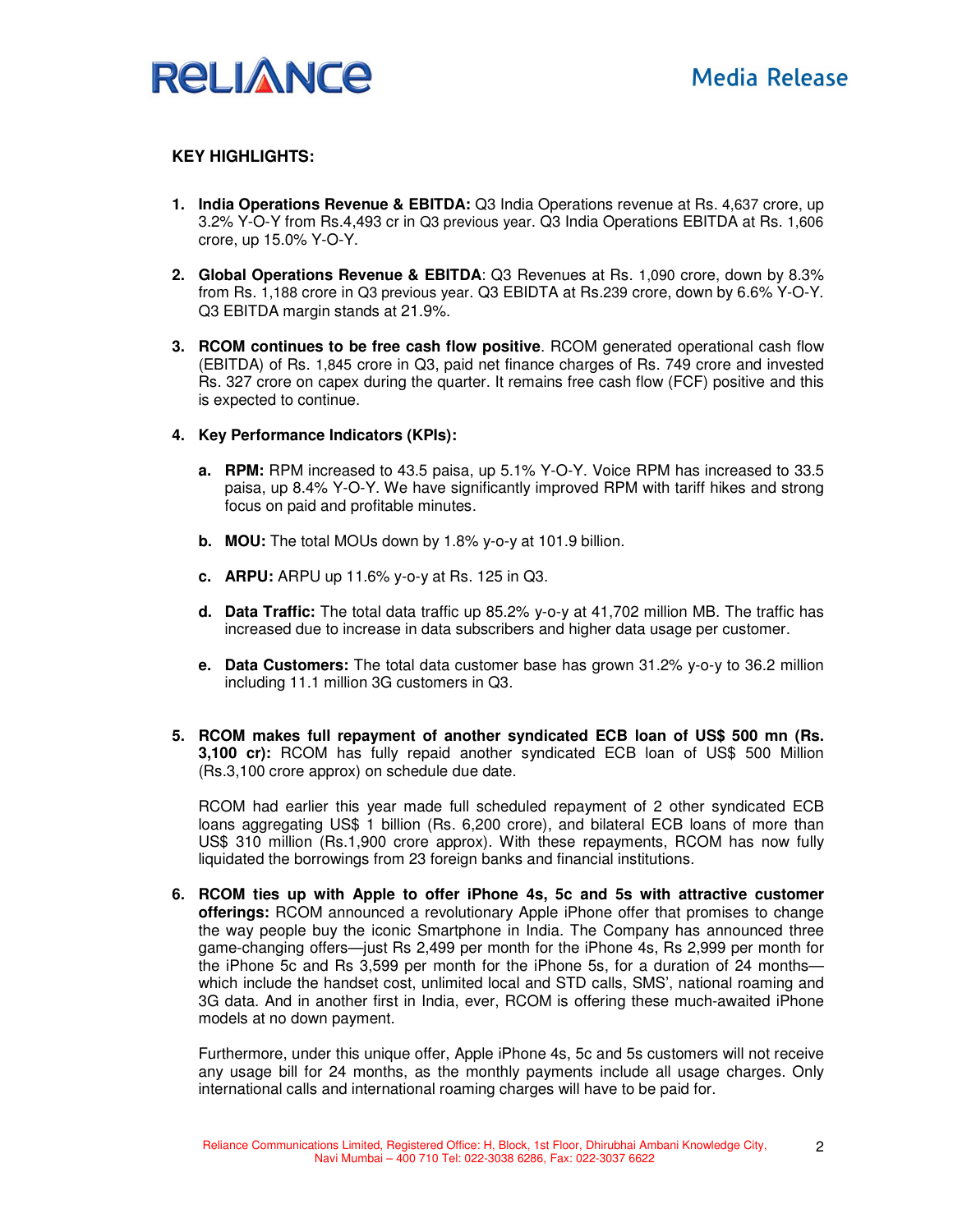

### **7. Recent Rewards & Recognition:**

**NASSCOM-DSCI Excellence Award:** RCOM won this prestigious award for security in telecom sector for its innovative IT Security and Privacy efforts which focus on robust risk management and compliance.

# **About Reliance Communications**

Reliance Communications Limited founded by the late Shri Dhirubhai H Ambani (1932-2002) is the flagship company of the Reliance Group. The Reliance Group currently has a net worth in excess of Rs. 89,600 crore (US\$ 16.5 billion), cash flows of Rs. 9,100 crore (US\$ 1.7 billion), net profit of Rs. 4,300 crore (US\$ 0.8 billion).

Reliance Communications is India's foremost and truly integrated telecommunications service provider. The Company, with a customer base of about 126 million including over 2.5 million individual overseas retail customers, ranks among the Top 7 Telecom companies in the world by number of customers in a single country. Reliance Communications corporate clientele includes over 39,000 Indian and multinational corporations including small and medium enterprises and over 830 global, regional and domestic carriers.

Reliance Communications has established a pan-India, next generation, integrated (wireless and wireline), convergent (voice, data and video) digital network that is capable of supporting best-of-class services spanning the entire communications value chain, covering over 24,000 towns and 600,000 villages. Reliance Communications owns and operates the world's largest next generation IP enabled connectivity infrastructure, comprising over 277,000 kilometers of fibre optic cable systems in India, USA, Europe, Middle East and the Asia Pacific region.

3